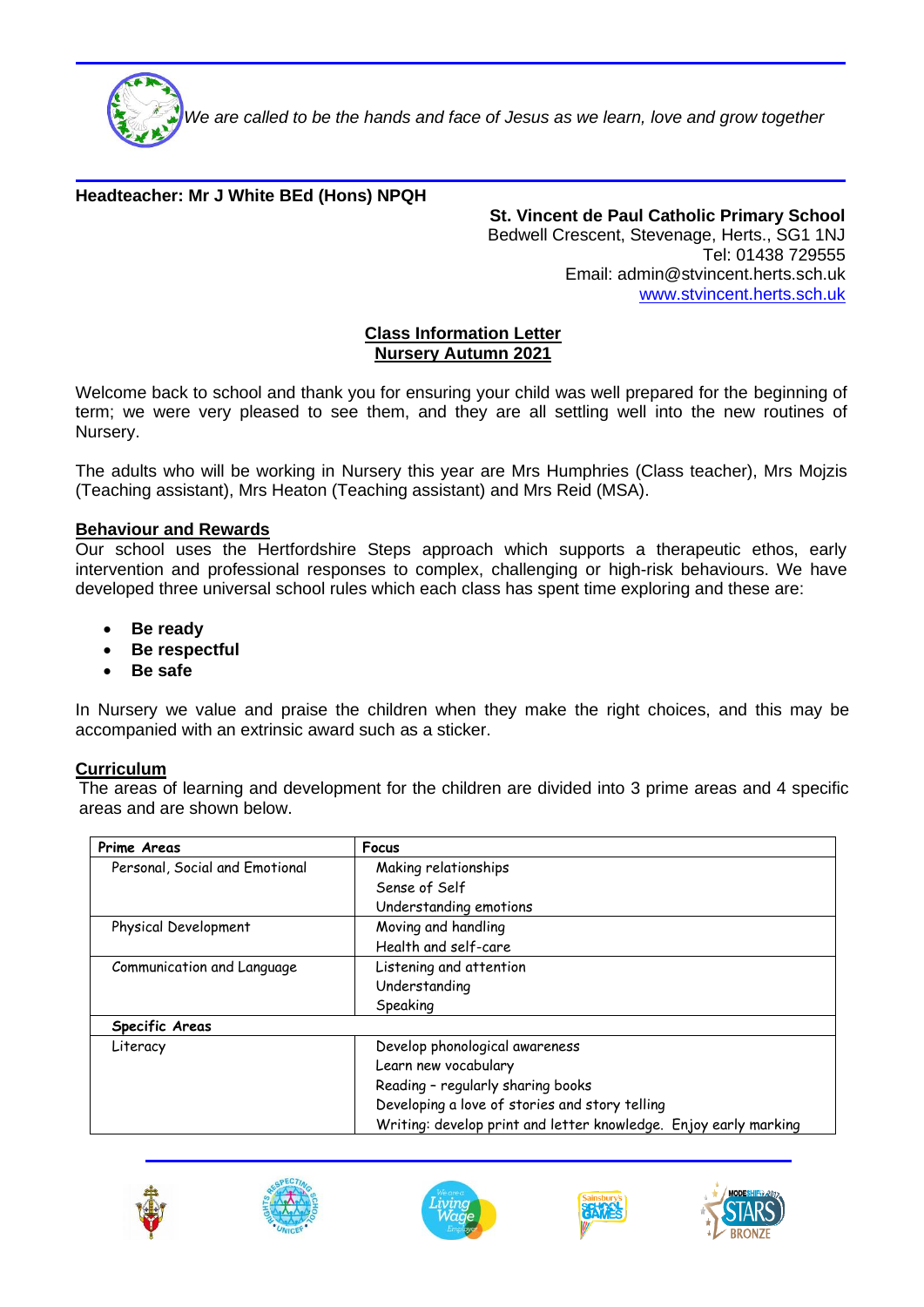|                            | and begin to write some letters of their name.                  |
|----------------------------|-----------------------------------------------------------------|
|                            |                                                                 |
| Mathematics                | Early Number skills; comparison, counting                       |
|                            | Spatial awareness                                               |
|                            | Shape, pattern and measures                                     |
| Understanding the World    | People and our communities                                      |
|                            | Begin to make sense of their own life-story and family history  |
|                            | The World: Features of objects, plants, animals and small world |
|                            | Technology- exploring how things work                           |
| Expressive Arts and Design | Creating with materials                                         |
|                            | Being imaginative and expressive                                |
|                            |                                                                 |

# **Religious Education:**

Our Topics for this term are 'God's Wonderful World' and 'My Family'.

Your child will be exploring plants and fruits in God's world and reflecting on what God made for us. They will learn about animals in God's world. They will come to know that God made us and be aware that we are unique, and God loves each one of us always, and will never stop loving us. Your child will learn God gave us a family to look after us and what our family does for us. After half term they will learn of an angel named Gabriel visiting Mary with good news and know that Jesus came to earth as a little baby. We will think how important this is for us to know that Christmas is the birthday of Jesus and appreciate it is a very special celebration.

Each week you will also receive a link to **The Wednesday Word** which will help you to support your child's faith journey throughout the liturgical year.

We shall continue to follow the liturgical year, beginning with Ordinary Time, leading up to the liturgical seasons of Advent and Christmas.

## **General Topics**

Our topics for this term are 'All About Me' and 'Special Days -Celebrations' to include Christmas. We will be learning about ourselves, and how we are all special and unique. We are also getting to know each other and people around us. After half-term we will be learning about and hearing Traditional Stories. Our topics are always flexible as we aim to develop the children's learning through their own interests. Children in the Nursery class learn best through playful activities and having fun, so activities are designed with this in mind.

## **Music**

This term we have launched our use of a new scheme called Charanga Music

The topic areas we will cover are 'Me' and 'My Stories'. We will listen and respond to a piece of music (finding the pulse). The children will explore and create using their own voice and perform. They will also learn to sing nursery rhymes and action songs.

# **Physical Education**

Our P.E. is integrated into our daily curriculum. It is important the children come into school everyday wearing clothing and footwear that is appropriate for running and climbing.

# **Home Learning**

Home learning is set on Tuesday and Wednesday. On each of these days one colour group will choose a book to share with you at home and return it the following week on their designated day. They will also bring home their 'Rhyme Time Book'. We ask that this be returned every week with their shared book for a new rhyme, poem or prayer.

In the event of class isolation, home learning tasks will be set using Purple Mash / Google Classroom









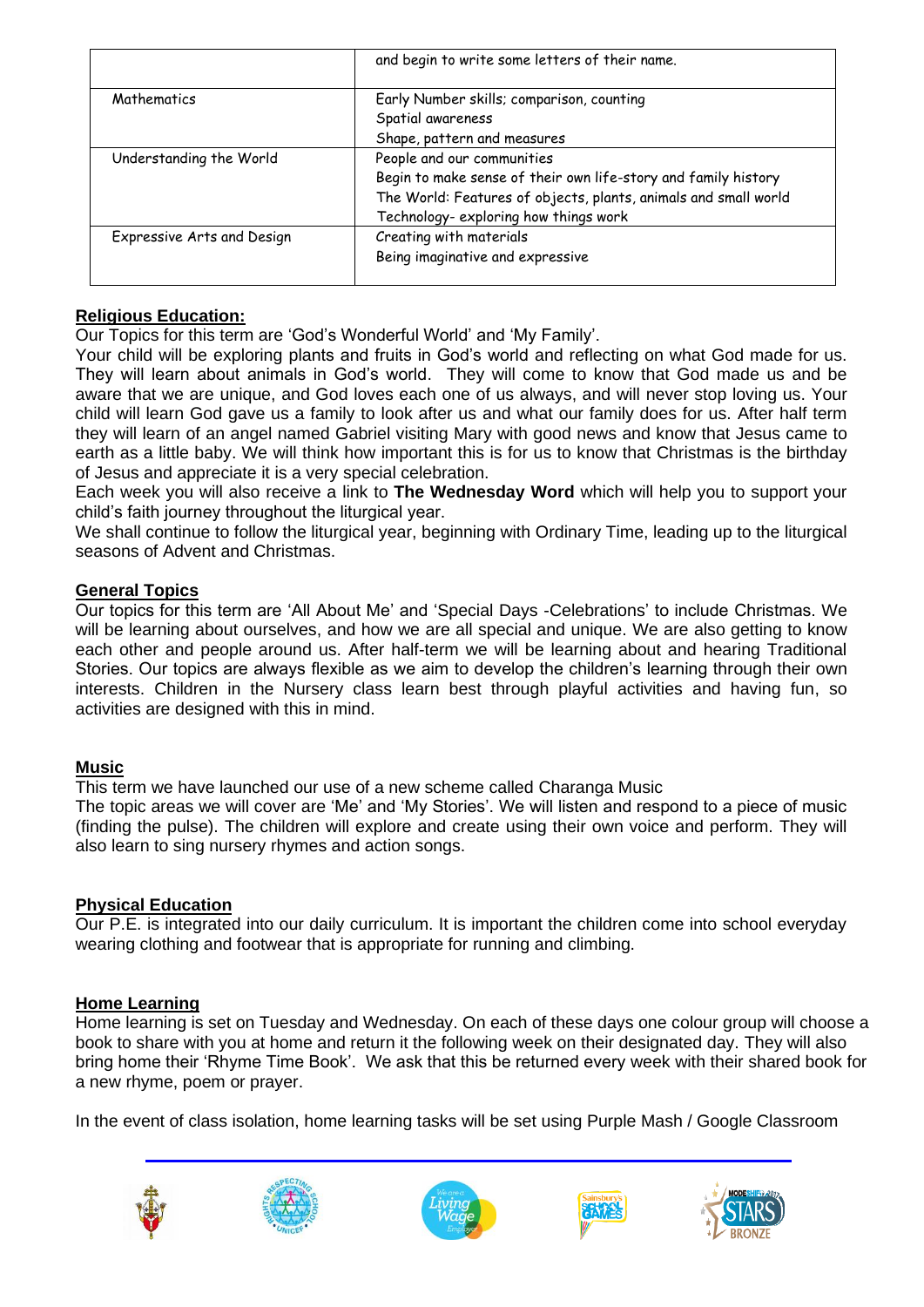Our Google Classroom is accessible via the following link:<https://classroom.google.com/> All children have been provided with their own login and password which can be found in their Reading Record book.

**Reading** continues to be an important focus and we are keen that the children have lots of opportunities to share and enjoy books as much as possible. The class page on the school website has links to recommended reading books for our class. Please encourage your child to repeat words and phrases from familiar stories. Encourage them to ask questions about the book, make comments and share their ideas. Please support your child by reading to them daily and by enjoying a variety of books including fiction and non-fiction.

Phonics: This term we will carry out activities developing children's speaking and listening skills, and phonological awareness.

## **General information:**

**Water Bottle & snacks**: All children are encouraged to drink plenty of water during the day, therefore, please supply your child with a refillable sports top water bottle; this must ONLY contain water. Please ensure it is clearly labelled with your child's name. Mid-morning your child is provided with a fruit / vegetable snack whilst they are in Nursery.

The only jewellery permitted in school is one small pair of ear studs (please remove for PE days). Long hair must be tied back during school hours.

**Plimsolls and indoor shoes:** all pupils must have a pair of well-fitted shoes in school. Please ensure all clothing and personal items are named.

### **Pick up procedures – keeping everyone safe**

Thank you for your continued compliance and patience for the safe arrival and leaving procedures at school. If you have not yet returned the end of the day permission slip, please do so. We are very pleased with the sensible independence shown by all the pupils in adapting to the new routines in place.

### **Twitter & Pupil Post**

Please follow the school on Twitter @svdp\_school (easily accessed through the school website) and via the weekly Pupil Post. This is proving to be a great source of communication for our school and enables you to see what is happening in the class on a regular basis.

### **School Website – curriculum links**

The class information pages of our school website can be accessed via the following link:

<http://www.stvincent.herts.sch.uk/os-classes.html>

Here you will find many curriculum links relevant to your child's current learning. Please do spend some time exploring these pages if you can.

On the website you also find a link to our Curriculum Statement which explains our approach to all areas of the curriculum. It can be viewed via the following link:

<https://www.stvincent.herts.sch.uk/documents/Curriculum-Statement-May-2021.pdf>

### **Communication**

If you have any concerns at any point during the year, please do not hesitate in contacting me [shumphries@stvincent.herts.sch.uk.](mailto:shumphries@stvincent.herts.sch.uk) Please remember no problem is too small; anything that is important to you and your child is important to us too.

### **Parent Consultations**